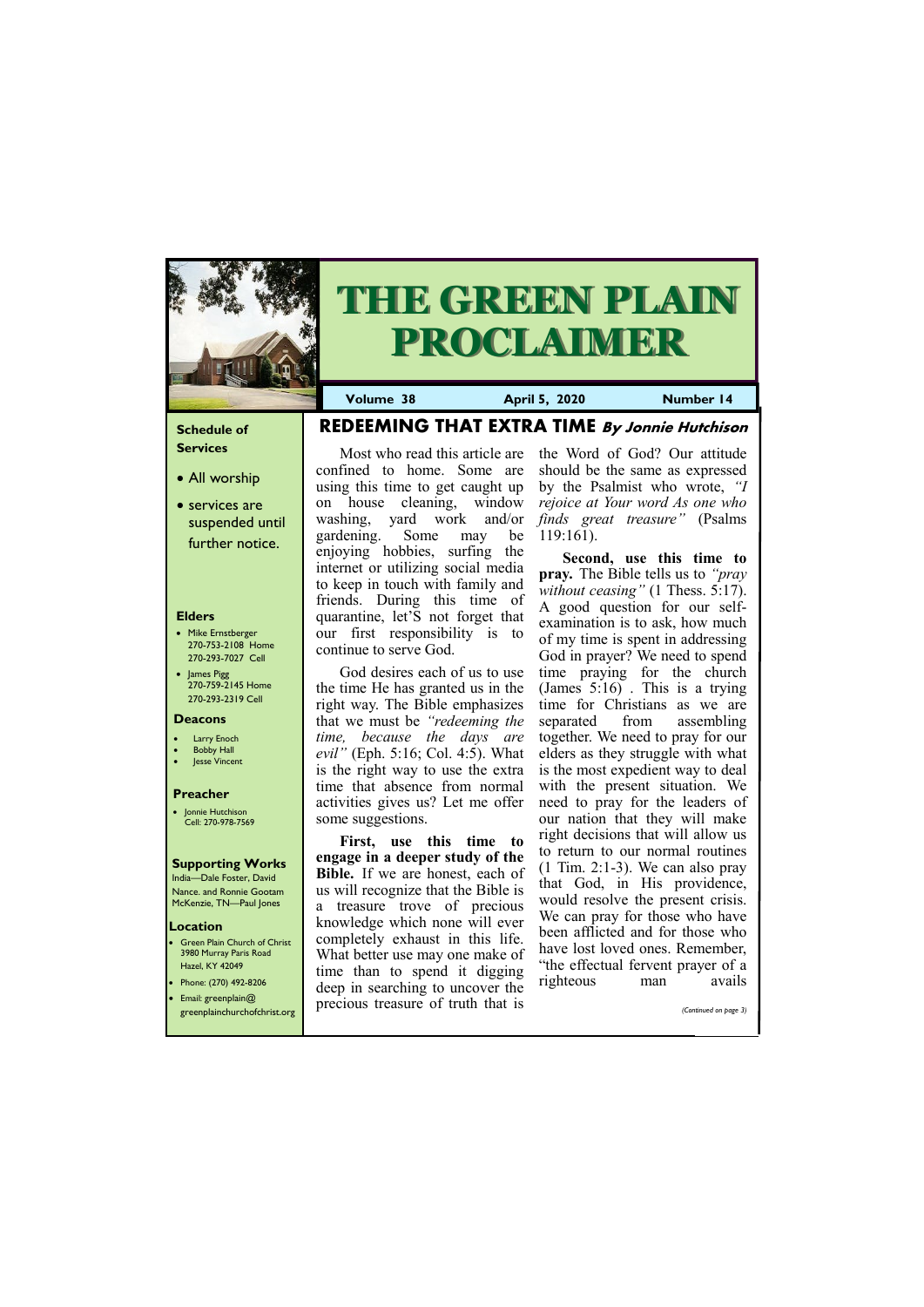## NEWS AND NOTES

- *REMEMBER IN PRAYER: Green Plain members*: . Remember Faye Travis, Peggy Jarvis, Rex Enoch, Margarette Enoch (Back at Spring Creek), Mary Crutchfield, Joanne Barnes, Maxine Pool, Hayes and Marjorie Grady, Jim Fielder, Griselda Adams, Larry Enoch, Jesse & Mary Vincent, Carolyn Byars (now home) and Dave & Ann Thompson. **Family and Friends:** Pat Hocking, Teresa Tacker, Betty Pond, Bryan White, Meredith Enoch, Kenneth Mizell, Will Winchester, Jim Hutson, Janice Canter, Maryanne Pedigrew, Dale Foster, Andrea Phillips, Donald and Dorothy Cook
- **FROM THE ELDERS:** During these unusual times that we are facing the COVID-19 virus pandemic, we encourage each of you to hold tightly to your faith and do your best to remain strong both physically and spiritually. Please follow the government regulations for social distancing so that we can as soon as possible overcome this outbreak. Check on each other daily by phone or text. If any of you have a need during this time, please feel free to contact us. And of course, continue your prayers for all of the sick and for our country and her leaders as well—James and Mike. Note: **Weekly contributions** can be sent directly to James Pigg at 2220 Glenwood Drive Murray, KY 42071.
- **OUR BULLETIN:** We will continue to mail the bulletin each week until the present situation changes. If you have any information that needs to be included in the bulletin please email us at greenplain@greenplainchurchofchrist.org or call 270-978-7569.
- **Pantry items April: Items may be left under the carport, or put into the building for those with a key.** 5-Carrots; 12—Green Beans; 19—Pork-n-Beans; 26—Peaches. All food items should be canned. Thanks to all for participating in this effort.
- **PASS IT ON!** When you have finished reading this bulletin, why not pass it on to a loved one, friend or neighbor. Use this as a tool to spread the gospel.
- **See our Facebook page** for announcements, updates and articles. Access to past editions of this bulletin are available on our website at http://greenplainchurchofchrist.org.
- **Mission Work:** Please continue to pray for the preachers this congregation is supporting in India and for Dale Foster, Ronnie Gootan, David Nance, Mike Kiser, Arnold Gerson and Paul Jones in their respective works.
- Watch **"A Bible Answer"** each Sunday morning at 8:00 am on WQWQ TV in Paducah, KY. This program is also available on their website at abibleanswertv.org and on GBN and YouTube**.**
- **APRIL 2020 Anniversaries:** None **Birthdays:** 3rd—Mary Lowrie; 8th—Katelyn Canter; 24th— David Thompson; 27th—Steve Enoch; 29th—Sue Hall.

**Page 2**

**ONLINE SPIRITUAL RESOURCES Gospel Broadcasting Network https://gbntv.org/ World Video Bible School https://store.wvbs.org/wvbs-splashpage.html A Bible Answer https://abibleanswertv.org/ Good News Today http://gnttv.org/ Dexter church of Christ www.facebook.com/Dexterkycoc/ Coldwater church of Christ www.facebook.com/Coldwater-Church-of-Christ-**



**170296152984011/ and on YouTube In Search of the Lord's Way http://searchtv.org/**



**This Week: What were the names of Job's friends who came to comfort him?** 

*Lat Week: What were those with leprosy required to do under the Old Testament Law?*

*Answer : Be examined by the priest and if leprosy was present the leper would be quarantined (Lev. 13; 14; Num. 5:1- 4; 12:10-15).*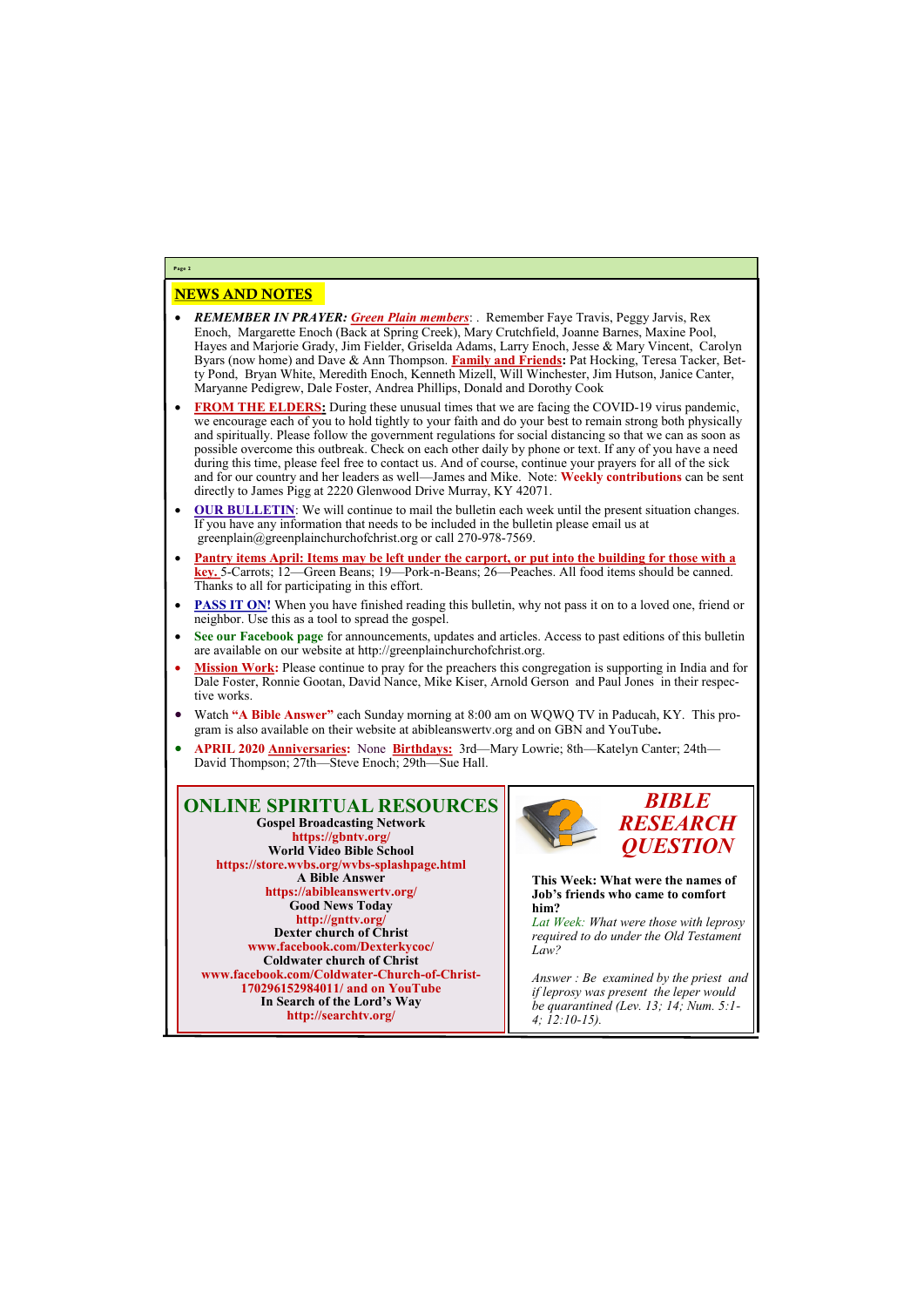**Page 3**

much" (James 5:16). We may be limited by our present circumstances, but everyone of us has it within our ability to pray.

**Third, use your time to reach out to the lost.** Love for lost souls will not allow us to use any excuses for ignoring this responsibility, not even a virus. There are a number of things we can do to accomplish this task, even though quarantined in our homes. We have been blessed with modern technology which allows us to communicate with others in a variety of ways. We can make phone calls and utilize social media. We can mail teaching material to people's homes including tracts, DVD's and our bulletin. This is one reason why the elders have chosen to do a mass mailing to all the homes in Hazel and Puryear taking advantage of this extra time that people may

have to read what, under normal circumstances, they may not.

**Fourth, look beyond our present situation.** We know that whatever occurs in this life is only temporary. The faithful child of God is always looking forward. Remember the words of the Apostle Paul who wrote in 2 Corinthians 4:18, *"while we do not look at the things which are seen, but at the things which are not seen. For the things which are seen are temporary, but the things which are not seen are eternal."* Let us each continue to press for that eternal goal knowing that we can trust in God to fulfill His promises, both to be with us through the trials of this life and to give us eternal life at the coming of our Lord.

Remember to always be *"redeeming the time, because the days are evil."*

*(Continued from page 1)*

## **REJOICING IN HUNGER, SUFFERING AND NEED**

"Rejoice in the Lord always. Again I will say, rejoice!" "I know how to be abased, and I know how to abound. Everywhere and in all things I have learned both to be full and to be hungry, both to abound and to suffer need. I can do all things through Christ who strengthens me." It would be impossible to tell just how many millions of lives over the past two millennia have been positively impacted and perhaps forever changed by all of the incredibly powerful truths found in Paul's epistle to the Philippians. Sandwiched in between the ever-empowering and encouraging epistles to the first-century congregations of the Lord's church in Ephesus and Colossae (which are often described as regarding the church of Christ and the Christ of the church respectively), these three epistles together, comprise the heart and soul of a trio of truth, without which our Bibles would be sadly lacking. all-empowering epistles (Rom. 8:28)! *(Continued on page 4)*

But do you recall what else they have in common? They were all written during Paul's first Roman confinement. Really stop and consider that for a moment. Paul could no longer travel about to preach and teach as he had done in the past. While he still managed to visit with those who dared come and be with him (Acts 28:30-31), his social and occupational movements were now much more severely restricted. Life as he had known it – and perhaps even taken for granted – had now ground to a screeching halt. (Sound familiar?) Although Paul could not have known the full extent or possible divine purpose at the time, God, through Paul's inability to carry on with his regular daily pursuits and activities, was providing him with the "free" time, to – amongst other things – write those three beautiful, magnificent, and